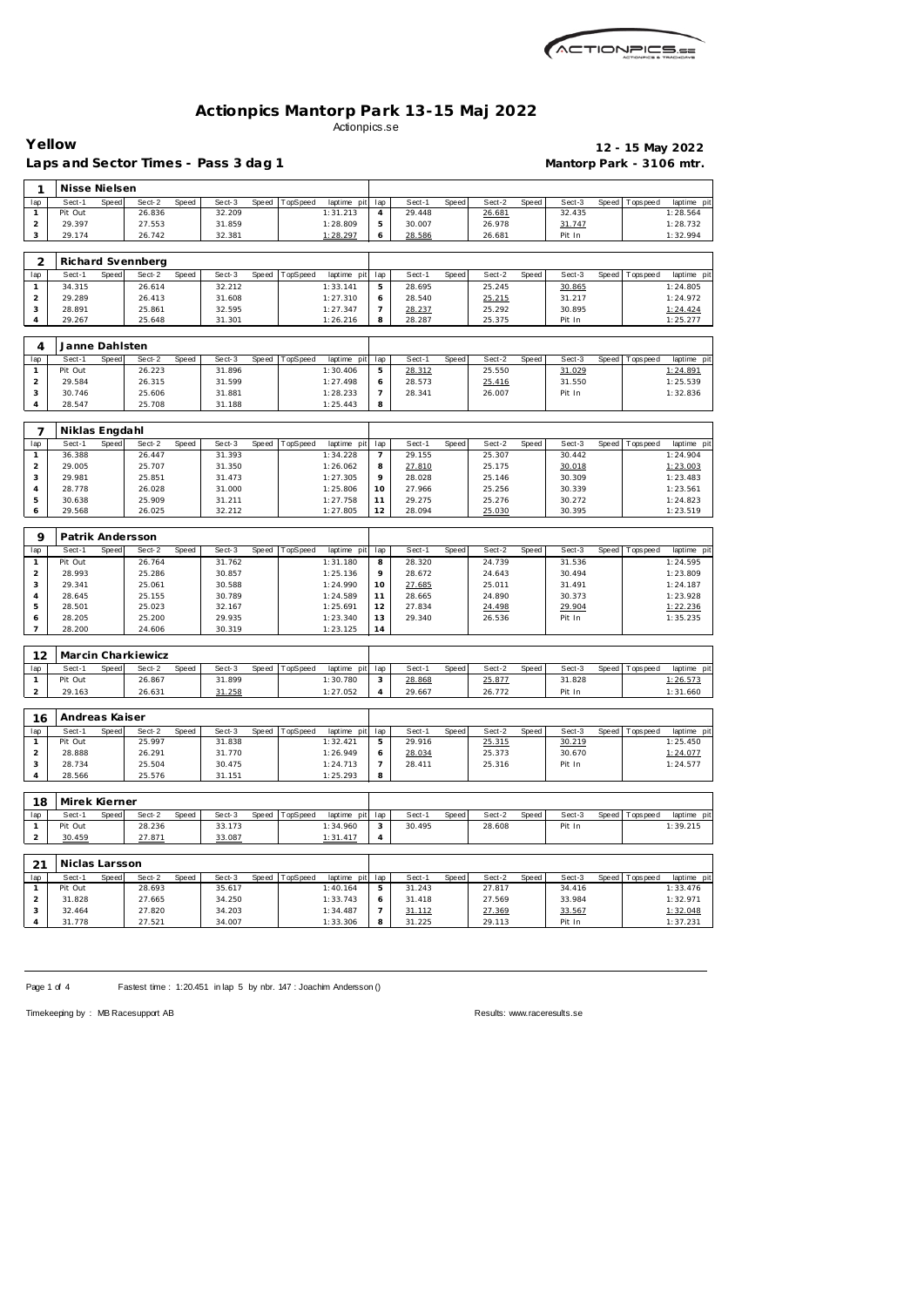| MCTIONPICS.sa |
|---------------|
|               |

Laps and Sector Times - Pass 3 dag 1 **Mantorp Park - 3106 mtr.** 

**Yellow 12 - 15 May 2022**

| 23                  | <b>Ulf Lindqvist</b> |       |                  |       |                  |              |          |                         |                       |                  |       |                  |       |                  |       |             |                        |
|---------------------|----------------------|-------|------------------|-------|------------------|--------------|----------|-------------------------|-----------------------|------------------|-------|------------------|-------|------------------|-------|-------------|------------------------|
| lap                 | Sect-1               | Speed | Sect-2           | Speed | Sect-3           | Speed        | TopSpeed | laptime pit             | lap                   | Sect-1           | Speed | Sect-2           | Speed | Sect-3           | Speed | T ops pee d | laptime pi             |
| $\mathbf{1}$        | Pit Out              |       | 27.054           |       | 32.888           |              |          | 1:33.717                | 6                     | 30.136           |       | 26.167           |       | 33.189           |       |             | 1:29.492               |
| $\overline{c}$      | 30.811               |       | 26.680           |       | 32.763           |              |          | 1:30.254                | $\overline{7}$        | 29.466           |       | 25.854           |       | 32.096           |       |             | 1:27.416               |
| 3                   | 30.983               |       | 27.117           |       | 33.107           |              |          | 1:31.207                | 8                     | 29.606           |       | 26.640           |       | 31.990           |       |             | 1:28.236               |
| $\sqrt{4}$          | 30.527               |       | 27.030           |       | 32.648           |              |          | 1:30.205                | 9                     | 29.676           |       | 25.795           |       | Pit In           |       |             | 1:36.062               |
| 5                   | 30.026               |       | 27.675           |       | 32.673           |              |          | 1:30.374                | 10                    |                  |       |                  |       |                  |       |             |                        |
|                     |                      |       |                  |       |                  |              |          |                         |                       |                  |       |                  |       |                  |       |             |                        |
| 40                  | Lars Nordström       |       |                  |       |                  |              |          |                         |                       |                  |       |                  |       |                  |       |             |                        |
| lap                 | Sect-1               | Speed | Sect-2           | Speed | Sect-3           | <b>Speed</b> | TopSpeed | laptime pit             | lap                   | Sect-1           | Speed | Sect-2           | Speed | Sect-3           | Speed | T ops pee d | laptime pi             |
| $\mathbf{1}$        | Pit Out              |       | 25.699           |       | 31.901           |              |          | 1:29.849                | $\overline{7}$        | 30.133           |       | 25.487           |       | 31.041           |       |             | 1:26.661               |
| $\overline{c}$      | 28.680               |       | 25.693           |       | 33.495           |              |          | 1:27.868                | 8                     | 28.400           |       | 24.954           |       | 30.540           |       |             | 1:23.894               |
| 3                   | 28.647               |       | 25.640           |       | 31.187           |              |          | 1:25.474                | 9                     | 28.370           |       | 25.006           |       | 31.463           |       |             | 1:24.839               |
| $\sqrt{4}$          | 29.412               |       | 26.182           |       | 31.442           |              |          | 1:27.036                | 10                    | 28.605           |       | 25.035           |       | 30.814           |       |             | 1:24.454               |
| 5                   | 28.340               |       | 25.729           |       | 32.159           |              |          | 1:26.228                | 11                    | 28.483           |       | 25.156           |       | 30.794           |       |             | 1:24.433               |
| 6                   | 29.831               |       | 25.296           |       | 32.039           |              |          | 1:27.166                | 12                    | 33.447           |       | 32.841           |       | Pit In           |       |             | 1:44.736               |
|                     |                      |       |                  |       |                  |              |          |                         |                       |                  |       |                  |       |                  |       |             |                        |
| 42                  | Marcus Meijer        |       |                  |       |                  |              |          |                         |                       |                  |       |                  |       |                  |       |             |                        |
| lap                 | Sect-1               | Speed | Sect-2           | Speed | Sect-3           | Speed        | TopSpeed | laptime pit             | lap                   | Sect-1           | Speed | Sect-2           | Speed | Sect-3           | Speed | T ops pee d | laptime pi             |
| $\mathbf{1}$        | Pit Out              |       | 28.121           |       | 33.363           |              |          | 1:36.161                | $\overline{7}$        | 29.101           |       | 26.431           |       | 32.067           |       |             | 1:27.599               |
| $\mathbf 2$         | 30.287               |       | 26.719           |       | 32.964           |              |          | 1:29.970                | 8                     | 29.603           |       | 26.753           |       | 31.466           |       |             | 1:27.822               |
| 3                   | 30.677               |       | 27.320           |       | 32.699           |              |          | 1:30.696                | 9                     | 28.932           |       | 26.457           |       | 31.293           |       |             | 1:26.682               |
| $\overline{4}$      | 29.882               |       | 27.741           |       | 33.505           |              |          | 1:31.128                | 10                    | 28.843           |       | 26.273           |       | 31.342           |       |             | 1:26.458               |
| 5                   | 29.340               |       | 26.590           |       | 32.466           |              |          | 1:28.396                | 11                    | 29.044           |       | 26.288           |       | 31.591           |       |             | 1:26.923               |
| 6                   | 29.574               |       | 26.618           |       | 31.863           |              |          | 1:28.055                | 12                    | 29.734           |       | 27.972           |       | Pit In           |       |             | 1:35.552               |
|                     |                      |       |                  |       |                  |              |          |                         |                       |                  |       |                  |       |                  |       |             |                        |
| 58                  | Andreas Barman       |       |                  |       |                  |              |          |                         |                       |                  |       |                  |       |                  |       |             |                        |
| lap                 | Sect-1               | Speed | Sect-2           | Speed | Sect-3           | Speed        | TopSpeed | laptime pit             | lap                   | Sect-1           | Speed | Sect-2           | Speed | Sect-3           | Speed | Tops pee d  | laptime pit            |
| $\mathbf{1}$        | Pit Out              |       | 26.529           |       | 31.987           |              |          | 1:31.404                | 5                     | 28.139           |       | 25.829           |       | 30.994           |       |             | 1:24.962               |
| $\mathbf 2$         | 29.664               |       | 26.103           |       | 32.329           |              |          | 1:28.096                | 6                     | 28.189           |       | 25.693           |       | 30.909           |       |             | 1:24.791               |
| $\sqrt{3}$          | 29.863               |       | 26.250           |       | 31.207           |              |          | 1:27.320                | $\overline{7}$        | 28.924           |       | 26.167           |       | Pit In           |       |             | 1:36.888               |
| $\overline{4}$      | 28.469               |       | 26.220           |       | 30.856           |              |          | 1:25.545                | 8                     |                  |       |                  |       |                  |       |             |                        |
|                     |                      |       |                  |       |                  |              |          |                         |                       |                  |       |                  |       |                  |       |             |                        |
| 64                  |                      |       | Lars-Johan Lindh |       |                  |              |          |                         |                       |                  |       |                  |       |                  |       |             |                        |
| lap                 | Sect-1               | Speed | Sect-2           | Speed | Sect-3           | Speed        | TopSpeed | laptime pit             | lap                   | Sect-1           | Speed | Sect-2           | Speed | Sect-3           | Speed | T ops pee d | laptime pi             |
|                     | 37.588               |       |                  |       | 34.331           |              |          | 1:41.124                | $\overline{7}$        | 31.168           |       | 28.117           |       | 33.605           |       |             | 1:32.890               |
| $\mathbf{1}$        |                      |       | 29.205           |       |                  |              |          |                         |                       |                  |       |                  |       |                  |       |             |                        |
| $\overline{c}$      | 31.203               |       | 28.731           |       | 34.105           |              |          | 1:34.039                | 8                     | 30.890           |       | 28.481           |       | 33.925           |       |             | 1:33.296               |
| 3                   | 31.434               |       | 28.958           |       | 33.943           |              |          | 1:34.335                | 9                     | 30.844           |       | 28.396           |       | 34.808           |       |             | 1:34.048               |
| $\overline{4}$      | 31.122               |       | 28.482           |       | 33.668           |              |          | 1:33.272                | 10                    | 30.750           |       | 28.538           |       | 33.670           |       |             | 1:32.958               |
| 5                   | 31.200               |       | 28.766           |       | 33.847           |              |          | 1:33.813                | 11                    | 30.746           |       | 28.316           |       | 34.036           |       |             | 1:33.098               |
| 6                   | 30.903               |       | 28.949           |       | 33.956           |              |          | 1:33.808                | 12                    | 30.986           |       | 28.688           |       | Pit In           |       |             | 1:34.869               |
|                     |                      |       |                  |       |                  |              |          |                         |                       |                  |       |                  |       |                  |       |             |                        |
| 69                  | Joakim Tränck        |       |                  |       |                  |              |          |                         |                       |                  |       |                  |       |                  |       |             |                        |
| lap                 | Sect-1               | Speed | Sect-2           | Speed | Sect-3           | Speed        | TopSpeed | laptime pit             | lap                   | Sect-1           | Speed | Sect-2           | Speed | Sect-3           | Speed | Tops pee d  | laptime pi             |
| $\mathbf{1}$        | Pit Out              |       | 28.021           |       | 34.454           |              |          | 1:37.616                | $\overline{7}$        | 29.948           |       | 26.295           |       | 32.284           |       |             | 1:28.527               |
| $\mathbf 2$         | 31.262               |       | 26.968           |       | 33.859           |              |          | 1:32.089                | 8                     | 29.680           |       | 26.890           |       | 32.243           |       |             | 1:28.813               |
| 3                   | 30.791               |       | 27.408           |       | 33.093           |              |          | 1:31.292                | 9                     | 29.589           |       | 26.257           |       | 31.958           |       |             | 1:27.804               |
| 4                   | 30.481               |       | 26.689           |       | 33.080           |              |          | 1:30.250                | 10                    | 29.338           |       | 26.694           |       | 32.325           |       |             | 1:28.357               |
| 5                   | 30.182               |       | 26.810           |       | 33.210           |              |          | 1:30.202                | 11                    | 29.916           |       | 26.562           |       | 32.380           |       |             | 1:28.858               |
| 6                   | 31.011               |       | 26.602           |       | 32.497           |              |          | 1:30.110                | 12                    | 29.718           |       | 26.536           |       | Pit In           |       |             | 1:34.375               |
|                     |                      |       |                  |       |                  |              |          |                         |                       |                  |       |                  |       |                  |       |             |                        |
| 86                  | Staffan Lindahl      |       |                  |       |                  |              |          |                         |                       |                  |       |                  |       |                  |       |             |                        |
| lap                 | Sect-1               | Speed | Sect-2           | Speed | Sect-3           | Speed        | TopSpeed | laptime pit             | lap                   | Sect-1           | Speed | Sect-2           | Speed | Sect-3           | Speed | Tops peed   | laptime pit            |
| $\mathbf{1}$        | Pit Out              |       | 27.130           |       | 32.909           |              |          | 1:32.681                | $\mathbf 5$           | 29.126           |       | 26.555           |       | 32.002           |       |             | 1:27.683               |
| $\overline{2}$      | 30.041               |       | 27.290           |       | 32.814           |              |          | 1:30.145                | 6                     | 29.029           |       | 26.580           |       | 31.537           |       |             | 1: 27.146              |
| 3                   | 29.740               |       | 26.427           |       | 32.286           |              |          | 1:28.453                | $\overline{7}$        | 28.934           |       | 26.207           |       | 32.561           |       |             | 1:27.702               |
| $\overline{4}$      | 29.624               |       | 26.848           |       | 33.367           |              |          | 1:29.839                | 8                     | 30.154           |       | 27.638           |       | Pit In           |       |             | 1:42.023               |
|                     |                      |       |                  |       |                  |              |          |                         |                       |                  |       |                  |       |                  |       |             |                        |
|                     | Dennis Krieg         |       |                  |       |                  |              |          |                         |                       |                  |       |                  |       |                  |       |             |                        |
| 87                  |                      |       |                  |       |                  |              |          |                         |                       |                  |       |                  |       |                  |       | Tops peed   |                        |
| lap<br>$\mathbf{1}$ | Sect-1<br>33.180     | Speed | Sect-2<br>26.054 | Speed | Sect-3<br>31.004 | Speed        | TopSpeed | laptime pit<br>1:30.238 | lap<br>$\overline{7}$ | Sect-1<br>27.799 | Speed | Sect-2<br>25.168 | Speed | Sect-3<br>31.012 | Speed |             | laptime pi<br>1:23.979 |
| $\overline{a}$      | 29.149               |       | 25.952           |       | 31.844           |              |          | 1:26.945                | 8                     | 28.893           |       | 25.542           |       | 30.791           |       |             | 1:25.226               |
| 3                   | 29.262               |       | 25.326           |       | 30.825           |              |          | 1:25.413                | 9                     | 28.244           |       | 26.078           |       | 30.910           |       |             | 1:25.232               |
| $\sqrt{4}$          | 28.627               |       | 25.913           |       | 32.515           |              |          | 1:27.055                | 10                    | 28.181           |       | 25.169           |       | 30.744           |       |             | 1:24.094               |
| 5                   | 28.868               |       | 25.726           |       | 30.740           |              |          | 1:25.334                | 11                    | 27.175           |       | 25.013           |       | 30.658           |       |             | 1:22.846               |
| 6                   | 27.664               |       | 25.458           |       | 30.419           |              |          | 1:23.541                | 12                    | 27.879           |       | 25.916           |       | Pit In           |       |             | 1:30.577               |

Page 2 of 4 Fastest time : 1:20.451 in lap 5 by nbr. 147 : Joachim Andersson ()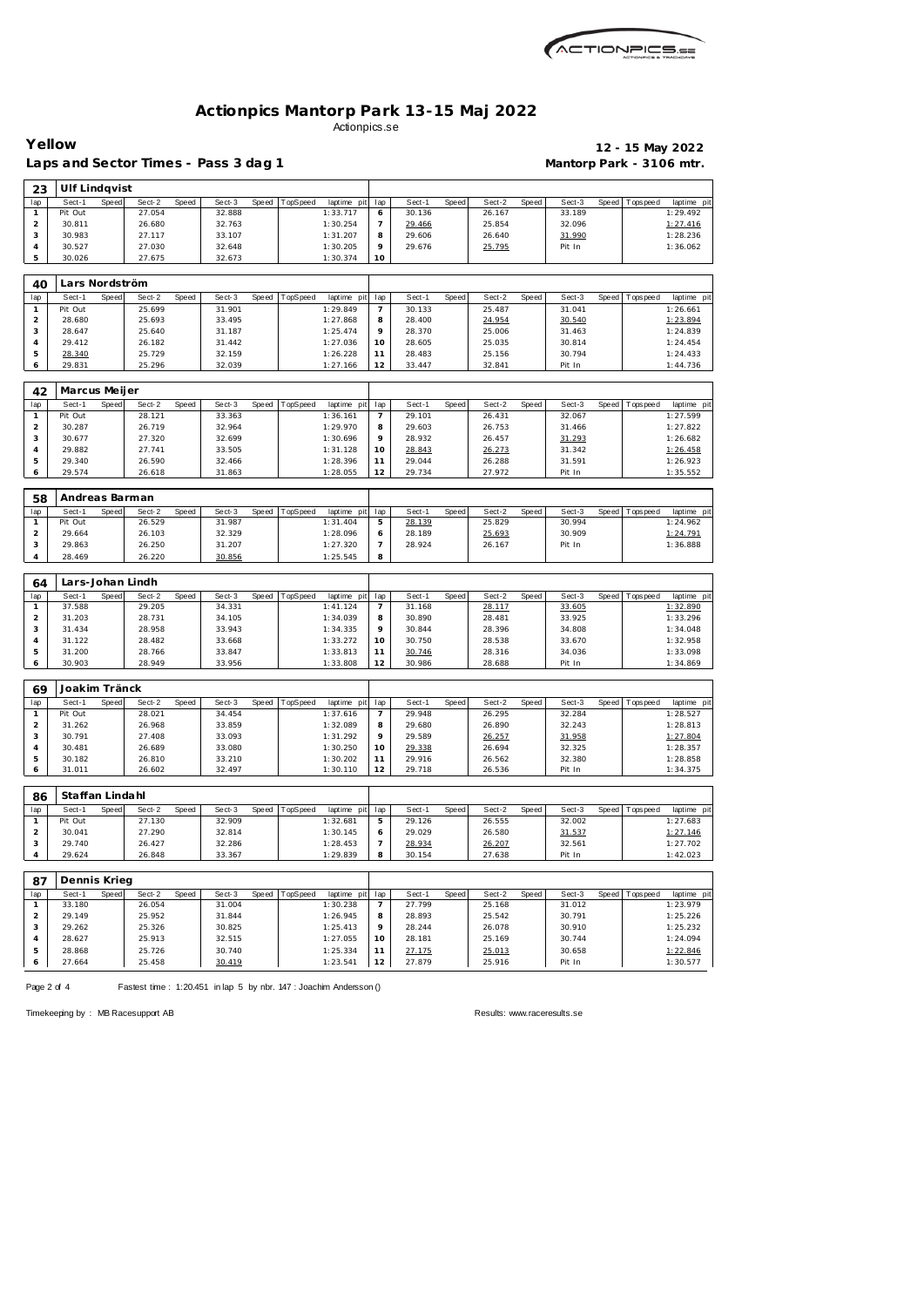

Laps and Sector Times - Pass 3 dag 1 **Mantorp Park - 3106 mtr.** 

**Yellow 12 - 15 May 2022**

| 97                         | Per Breitenstein  |              |                             |       |                  |       |          |                         |                       |                  |       |                  |       |                  |       |                   |                        |
|----------------------------|-------------------|--------------|-----------------------------|-------|------------------|-------|----------|-------------------------|-----------------------|------------------|-------|------------------|-------|------------------|-------|-------------------|------------------------|
| lap                        | Sect-1            | Speed        | Sect-2                      | Speed | Sect-3           | Speed | TopSpeed | laptime pit             | lap                   | Sect-1           | Speed | Sect-2           | Speed | Sect-3           | Speed | Tops peed         | laptime pi             |
| $\mathbf{1}$               | Pit Out           |              | 26.565                      |       | 32.063           |       |          | 1:30.945                | 6                     | 28.486           |       | 25.937           |       | 31.732           |       |                   | 1:26.155               |
| $\overline{a}$             | 28.828            |              | 26.685                      |       | 31.613           |       |          | 1:27.126                | 7                     | 28.407           |       | 26.078           |       | 31.797           |       |                   | 1:26.282               |
| $\sqrt{3}$                 | 29.257            |              | 26.063                      |       | 32.392           |       |          | 1:27.712                | 8                     | 28.865           |       | 25.946           |       | 31.909           |       |                   | 1:26.720               |
| $\overline{4}$             | 29.502            |              | 26.138                      |       | 31.487           |       |          | 1:27.127                | 9                     | 29.926           |       | 25.844           |       | Pit In           |       |                   | 1:39.548               |
| 5                          | 28.589            |              | 26.339                      |       | 31.259           |       |          | 1:26.187                | 10                    |                  |       |                  |       |                  |       |                   |                        |
| 109                        | Ludvig Sjöholm    |              |                             |       |                  |       |          |                         |                       |                  |       |                  |       |                  |       |                   |                        |
| lap                        | Sect-1            | Speed        | Sect-2                      | Speed | Sect-3           | Speed | TopSpeed | laptime pit             | lap                   | Sect-1           | Speed | Sect-2           | Speed | Sect-3           | Speed | Tops pee d        | laptime pit            |
| $\mathbf{1}$               | Pit Out           |              | 28.947                      |       | 33.826           |       |          | 1:37.531                | $\overline{7}$        | 29.513           |       | 26.799           |       | 31.973           |       |                   | 1:28.285               |
| $\mathbf 2$                | 30.080            |              | 27.471                      |       | 32.815           |       |          | 1:30.366                | 8                     | 29.458           |       | 26.898           |       | 32.129           |       |                   | 1:28.485               |
| 3                          | 30.070            |              | 27.193                      |       | 32.391           |       |          | 1:29.654                | 9                     | 29.160           |       | 27.233           |       | 32.638           |       |                   | 1:29.031               |
| $\overline{4}$             | 29.686            |              | 27.351                      |       | 31.989           |       |          | 1:29.026                | 10                    | 29.307           |       | 26.720           |       | 31.878           |       |                   | 1:27.905               |
| 5                          | 29.536            |              | 27.138                      |       | 32.344           |       |          | 1:29.018                | 11                    | 29.007           |       | 26.921           |       | 32.288           |       |                   | 1:28.216               |
| 6                          | 29.807            |              | 27.064                      |       | 32.359           |       |          | 1:29.230                | 12                    |                  |       |                  |       |                  |       |                   |                        |
| 110                        | David Mattsson    |              |                             |       |                  |       |          |                         |                       |                  |       |                  |       |                  |       |                   |                        |
| lap                        | Sect-1            |              | Sect-2                      | Speed | Sect-3           | Speed |          |                         |                       | Sect-1           | Speed | Sect-2           | Speed | Sect-3           | Speed |                   |                        |
|                            | Pit Out           | <b>Speed</b> |                             |       |                  |       | TopSpeed | laptime pit             | lap                   | 29.782           |       |                  |       |                  |       | T ops pee d       | laptime pi             |
| $\mathbf{1}$<br>$\sqrt{2}$ |                   |              | 28.921                      |       | 34.164           |       |          | 1:37.005                | 6                     |                  |       | 26.302           |       | 32.131           |       |                   | 1:28.215               |
| $\mathsf 3$                | 30.422<br>29.845  |              | 27.387<br>27.737            |       | 32.758<br>32.569 |       |          | 1:30.567<br>1:30.151    | $\overline{7}$<br>8   | 29.758<br>29.269 |       | 25.867<br>26.186 |       | 31.598<br>31.851 |       |                   | 1:27.223<br>1:27.306   |
| $\overline{4}$             | 30.265            |              | 26.711                      |       | 32.153           |       |          | 1:29.129                | 9                     | 29.237           |       | 26.587           |       | Pit In           |       |                   | 1:38.381               |
| 5                          | 29.709            |              | 26.751                      |       | 31.955           |       |          | 1:28.415                | 10                    |                  |       |                  |       |                  |       |                   |                        |
|                            |                   |              |                             |       |                  |       |          |                         |                       |                  |       |                  |       |                  |       |                   |                        |
| 116                        |                   |              | Glenn Westerberg            |       |                  |       |          |                         |                       |                  |       |                  |       |                  |       |                   |                        |
| lap                        | Sect-1            | Speed        | Sect-2                      | Speed | Sect-3           | Speed | TopSpeed | laptime pit             | lap                   | Sect-1           | Speed | Sect-2           | Speed | Sect-3           | Speed | <b>Topspeed</b>   | laptime pi             |
| $\mathbf{1}$               | Pit Out           |              | 28.547                      |       | 33.309           |       |          | 1:35.047                | $\overline{7}$        | 29.651           |       | 27.078           |       | 32.150           |       |                   | 1:28.879               |
| $\mathbf 2$                | 30.819            |              | 27.604                      |       | 33.219           |       |          | 1:31.642                | 8                     | 30.065           |       | 26.937           |       | 31.992           |       |                   | 1:28.994               |
| 3                          | 30.038            |              | 27.834                      |       | 32.929           |       |          | 1:30.801                | 9                     | 29.290           |       | 27.063           |       | 32.473           |       |                   | 1:28.826               |
| $\overline{4}$             | 30.462            |              | 27.935                      |       | 33.352           |       |          | 1:31.749                | 10                    | 29.494           |       | 26.846           |       | 32.163           |       |                   | 1:28.503               |
| 5<br>6                     | 29.647<br>29.950  |              | 27.610<br>27.438            |       | 32.634<br>32.901 |       |          | 1:29.891<br>1:30.289    | 11<br>12              | 29.497<br>29.673 |       | 26.625<br>28.288 |       | 31.916<br>Pit In |       |                   | 1:28.038<br>1:35.488   |
|                            |                   |              |                             |       |                  |       |          |                         |                       |                  |       |                  |       |                  |       |                   |                        |
| 121                        | Martin Karlsson   |              |                             |       |                  |       |          |                         |                       |                  |       |                  |       |                  |       |                   |                        |
| lap                        | Sect-1            | Speed        | Sect-2                      | Speed | Sect-3           | Speed | TopSpeed | laptime pit             | lap                   | Sect-1           | Speed | Sect-2           | Speed | Sect-3           |       | Speed   Tops peed | laptime pi             |
| $\mathbf{1}$               | Pit Out           |              | 33.953                      |       | Pit In           |       |          | 2:00.907                | 2                     | Pit Out          |       | 31.025           |       | Pit In           |       |                   | 3:03.680               |
| 146                        |                   |              | Joakim Strömberg            |       |                  |       |          |                         |                       |                  |       |                  |       |                  |       |                   |                        |
| lap                        | Sect-1            | Speed        | Sect-2                      | Speed | Sect-3           | Speed | TopSpeed | laptime pit             | lap                   | Sect-1           | Speed | Sect-2           | Speed | Sect-3           | Speed | Tops pee d        | laptime pi             |
| $\mathbf{1}$               | Pit Out           |              | 26.522                      |       | 31.933           |       |          | 1:30.216                | $\overline{7}$        | 28.315           |       | 26.015           |       | 30.861           |       |                   | 1:25.191               |
| $\overline{c}$             | 29.209            |              | 26.241                      |       | 32.103           |       |          | 1:27.553                | 8                     | 28.376           |       | 25.783           |       | 31.103           |       |                   | 1:25.262               |
| $\ensuremath{\mathsf{3}}$  | 28.658            |              | 26.008                      |       | 31.135           |       |          | 1:25.801                | 9                     | 28.070           |       | 25.583           |       | 31.389           |       |                   | 1:25.042               |
| $\overline{4}$             | 28.449            |              | 26.003                      |       | 33.268           |       |          | 1:27.720                | 10                    | 28.593           |       | 26.080           |       | 30.615           |       |                   | 1:25.288               |
| 5                          | 28.692            |              | 26.807                      |       | 32.078           |       |          | 1:27.577                | 11                    | 28.412           |       | 26.515           |       | Pit In           |       |                   | 1:33.853               |
| 6                          | 29.205            |              | 25.473                      |       | 31.411           |       |          | 1:26.089                | 12                    |                  |       |                  |       |                  |       |                   |                        |
| 147                        |                   |              |                             |       |                  |       |          |                         |                       |                  |       |                  |       |                  |       |                   |                        |
|                            | Sect-1            | Speed        | Joachim Andersson<br>Sect-2 | Speed | Sect-3           | Speed |          | laptime pit             |                       | Sect-1           | Speed | Sect-2           | Speed | Sect-3           | Speed |                   |                        |
| lap<br>$\mathbf{1}$        | Pit Out           |              | 25.254                      |       | 30.454           |       | TopSpeed | 1:25.163                | lap<br>4              | 26.935           |       | 24.637           |       | 29.402           |       | Topspeed          | laptime pi<br>1:20.974 |
| $\overline{a}$             | 28.557            |              | 25.105                      |       | 30.988           |       |          | 1:24.650                | 5                     | 26.639           |       | 24.606           |       | 29.206           |       |                   | 1:20.451               |
| 3                          | 27.329            |              | 25.478                      |       | 31.448           |       |          | 1:24.255                | 6                     | 27.630           |       | 26.380           |       | Pit In           |       |                   | 1:35.320               |
|                            |                   |              |                             |       |                  |       |          |                         |                       |                  |       |                  |       |                  |       |                   |                        |
| 502                        | Donald Pakzad     | Speed        | Sect-2                      | Speed | Sect-3           | Speed | TopSpeed |                         |                       | Sect-1           | Speed | Sect-2           | Speed | Sect-3           | Speed | Topspeed          | laptime pi             |
| lap<br>$\mathbf{1}$        | Sect-1<br>Pit Out |              | 26.711                      |       | 31.926           |       |          | laptime pit<br>1:30.984 | lap<br>$\overline{7}$ | 28.505           |       | 25.313           |       |                  |       |                   |                        |
| $\overline{2}$             | 28.888            |              | 26.569                      |       | 31.343           |       |          | 1:26.800                | 8                     | 27.787           |       | 25.847           |       | 30.743<br>33.226 |       |                   | 1:24.561<br>1:26.860   |
| 3                          | 28.922            |              | 25.546                      |       | 31.295           |       |          | 1:25.763                | 9                     | 28.140           |       | 25.785           |       | 31.120           |       |                   | 1:25.045               |
| 4                          | 30.336            |              | 25.337                      |       | 31.273           |       |          | 1:26.946                | 10                    | 28.358           |       | 25.109           |       | 31.269           |       |                   | 1:24.736               |
|                            |                   |              |                             |       |                  |       |          |                         |                       |                  |       |                  |       |                  |       |                   |                        |

Page 3 of 4 Fastest time : 1:20.451 in lap 5 by nbr. 147 : Joachim Andersson ()

28.219 25.454 31.270 1:24.943 11 28.765 26.059 31.343 1:26.167

 29.355 25.694 32.336 1:27.385 12 29.442 25.692 Pit In 1:38.870